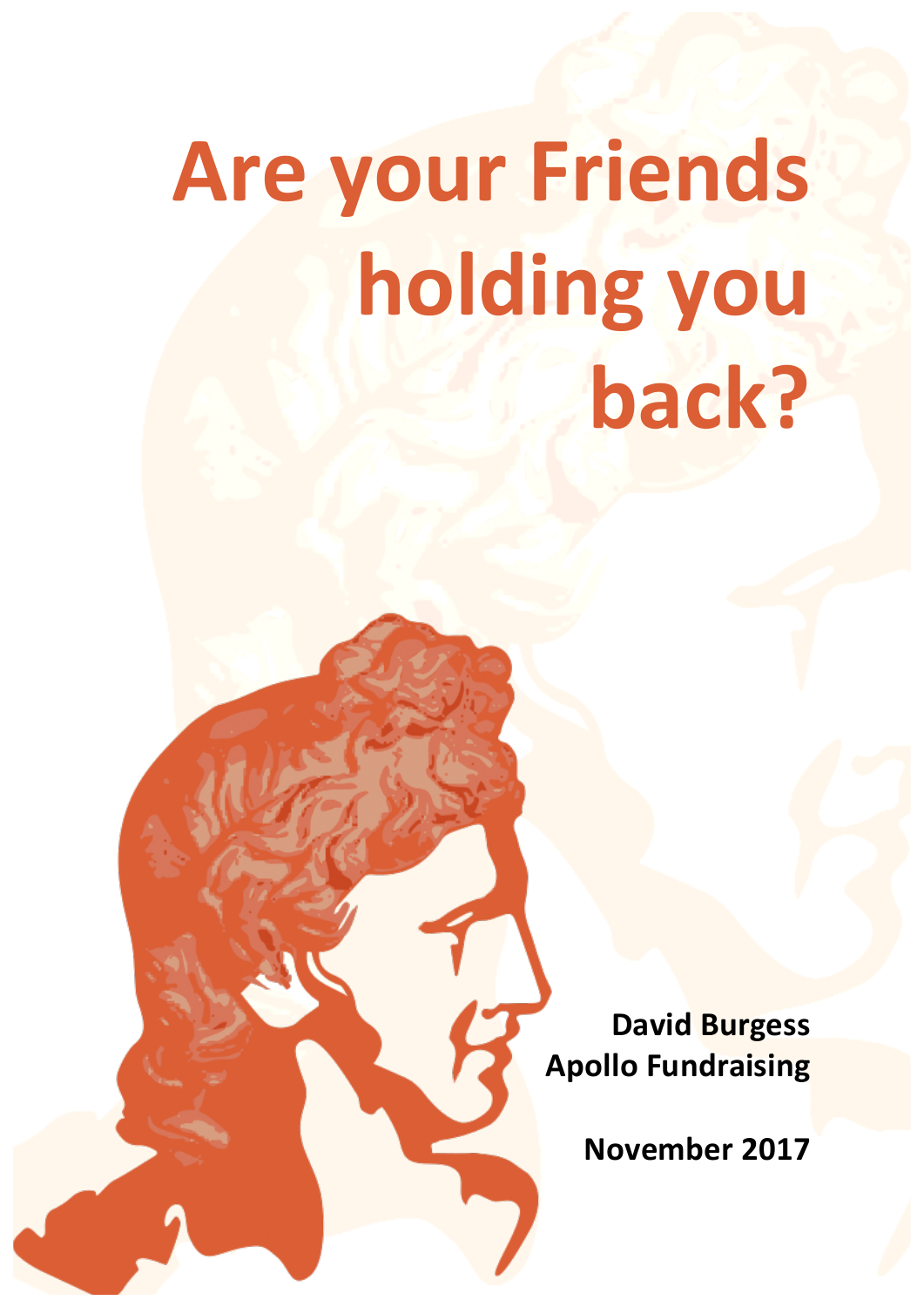# **Are your Friends holding you back?**

Individual giving to the arts and culture sector is on the rise. The oft-quoted 'Private Investment in Culture' Survey valued individual giving at £245m in 2014/15, meaning it accounts for over half of all private investment to the sector. With corporate support diminishing and ever-greater competition for support from trusts and foundations you can expect this growth to rise as more and more organisations start turning to individual supporters for help.

Individual giving comes in lots of shapes and sizes – from a small number of committed supporters making transformational gifts (either during their life or through a gift in their Will) to building an army of passionate supporters who each give smaller amounts. This latter group can take many forms  $-$  one-off appeals, crowdfunding campaigns, donation boxes and the "ol' faithful" of museum fundraising – the Friends or Membership scheme.

From the largest national companies to the smallest, volunteer-run museums, the Friends scheme has become a fundraising staple. While the specific rewards of membership may change, the premise is usually the same  $-$  a Friend pays a monthly or annual subscription in return for a package of benefits.

The problem is, just because something is popular doesn't meant that it is right. In fact, many of the Friends schemes I see are inappropriate, inefficient and inhibiting. Ultimately, they are not fit for purpose.

So, how do you know whether a Friends scheme is right for your organisation?

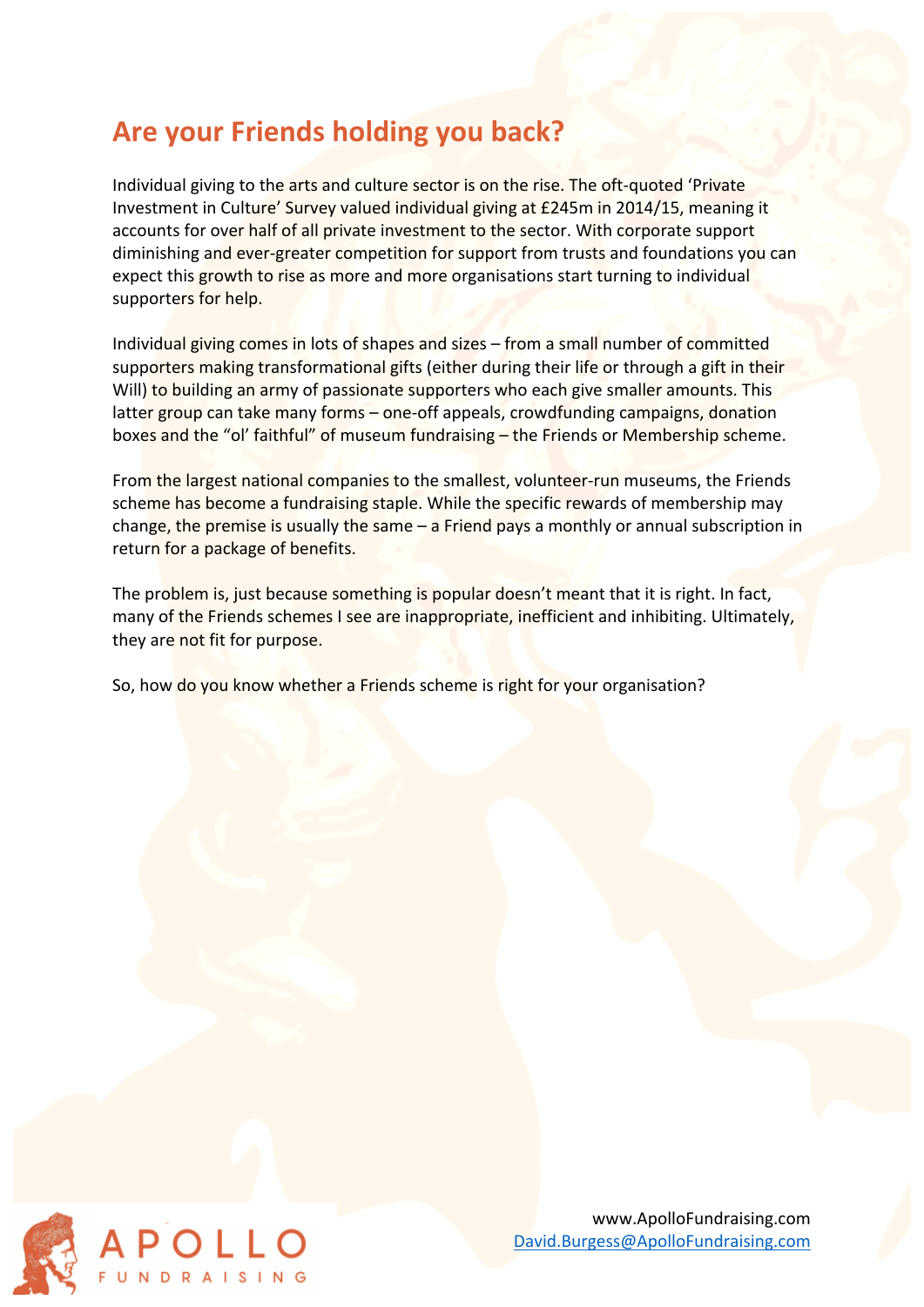## *Friends Like These*

Before we go on, I should clarify – there are times when a Friends scheme is appropriate. The types of membership scheme offered by Tate, the Donmar Warehouse and Glyndebourne are examples of schemes that are fit for purpose.

Membership schemes are, by their nature, transactional – the member is buying a package of benefits that can range from free tickets and priority booking to newsletters and exclusive events. At the point of asking someone to become a Friend you are asking them to make a 'value for money' judgement  $-$  is the package of benefits worth (at least) the amount I am being asked to pay?

The memberships of the three organisations above work because they enable the member to overcome a barrier that would otherwise prevent them from accessing the culture on offer.

In the case of the Donmar Warehouse and Glyndebourne, that barrier is availability. Both organisations have a reputation for quality and relatively small theatres. The result is they regularly perform to full, or near-full, houses. (Ticket sales at Glyndebourne during the Festival regularly average over 94%). The demand for tickets exceeds the number of tickets available. A membership that offers priority booking has obvious value for people keen to guarantee their seat for the performances they want to see.

For Tate, the barrier is financial. Each year, the four sites offer a diverse programme of temporary, ticketed exhibitions. Buying a ticket to every exhibition could end up being costly. A membership card gets you into every exhibition. If I know I am going to visit more than a certain number of ticketed exhibitions each year, the membership represents value for money. It is cheaper than the cost of buying individual tickets.

Memberships can also bring other benefits to an organisation. As a result of my Tate membership I go and see exhibitions that I probably wouldn't otherwise pay to see. For an organisation that aims to increase the public's understanding and enjoyment of art this is a positive result. For some organisations, the discount I get in the shops and cafes might mean I actually end up spending more per visit than I would without the discount. (I'd like to think I am not so easy to influence, but the large number of unopened exhibition catalogues and posters suggests otherwise...).

A membership scheme also gives you a structure for communicating with your most loyal attenders, providing additional channels to promote your work while also providing a vehicle to thank them for their support.

In the right circumstances, a Friends scheme is a very effective way of generating income.

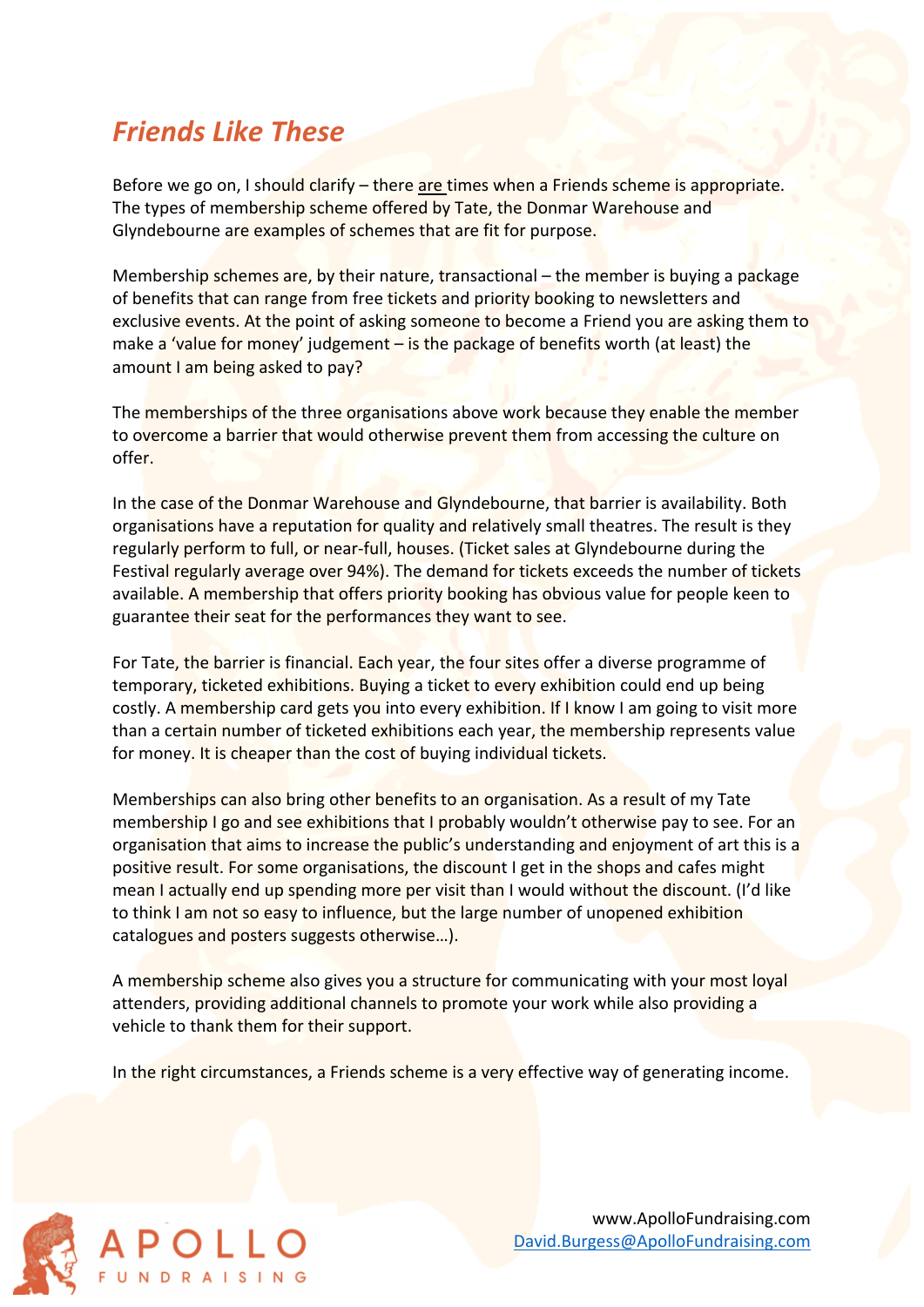### *Toxic Friends*

However, a large number of Friends schemes are set up in a way that makes it almost impossible for the organisation to fundraise effectively. Here are five conditions where a Friends scheme probably isn't the best approach for your organisation:

**1) There is no demand for the benefits you can offer** – the membership schemes above work because the benefits meet a need. However, many schemes offer benefits that have little or no value to the member. For example, if I know I can walk up five minutes before the start of a performance and buy a ticket in the price band I want, a membership scheme offering me priority booking has no value.

Similarly, offering an annual membership based on priority booking for a touring company that only visits my local theatre for two nights of the year is unlikely to be attractive (especially as the local theatre probably has a similar offer that offers priority booking for all sho<mark>ws across</mark> the ye<mark>ar).<sup>1</sup></mark>

Remember – with a transactional scheme you are selling people benefits based on the perceived value for money. Before launching a transactional scheme, ask yourself  $-$  is there really a demand for the benefits you can offer? If people don't want to pay for the benefits on offer, don't make the benefits the thing you sell.

**2)** The cost of delivering the scheme makes it inefficient – membership schemes can be expensive to run, usually requiring staff time to administer, marketing activity to promote the scheme and the costs (or loss of income) of offering benefits. If you are sure that a transactional scheme is the most appropriate approach for your organisation you need to be sure that you are going to see a profit from it  $-$  either directly, or by using the membership scheme as a first step on a longer supporter journey.

One of the ways you can make your scheme particularly expensive to deliver is to create new, artificial benefits to incentivise the scheme (usually because there wasn't demand for anything else you could offer). Again, if you haven't got a transactional offer that motivates people, this is probably not the right approach for you.

**3) You only have one proposition at one price point** – different people engaging with your organisation will all have a different capacity to give  $-$  for some an annual gift of £25 would be a serious commitment. Others could give £2,500 without thinking. If your individual giving programme consists of one ask at one level you are probably not fundraising efficiently – especially if the amount you ask for is lower than the average gift people would make if you didn't specify an amount.

 $1$  If you are thinking "That's exactly what our scheme looks like and we have lots of members, thanks very much!", I would politely suggest they are giving in spite of the scheme, not because of it. See reason 5 for more details...

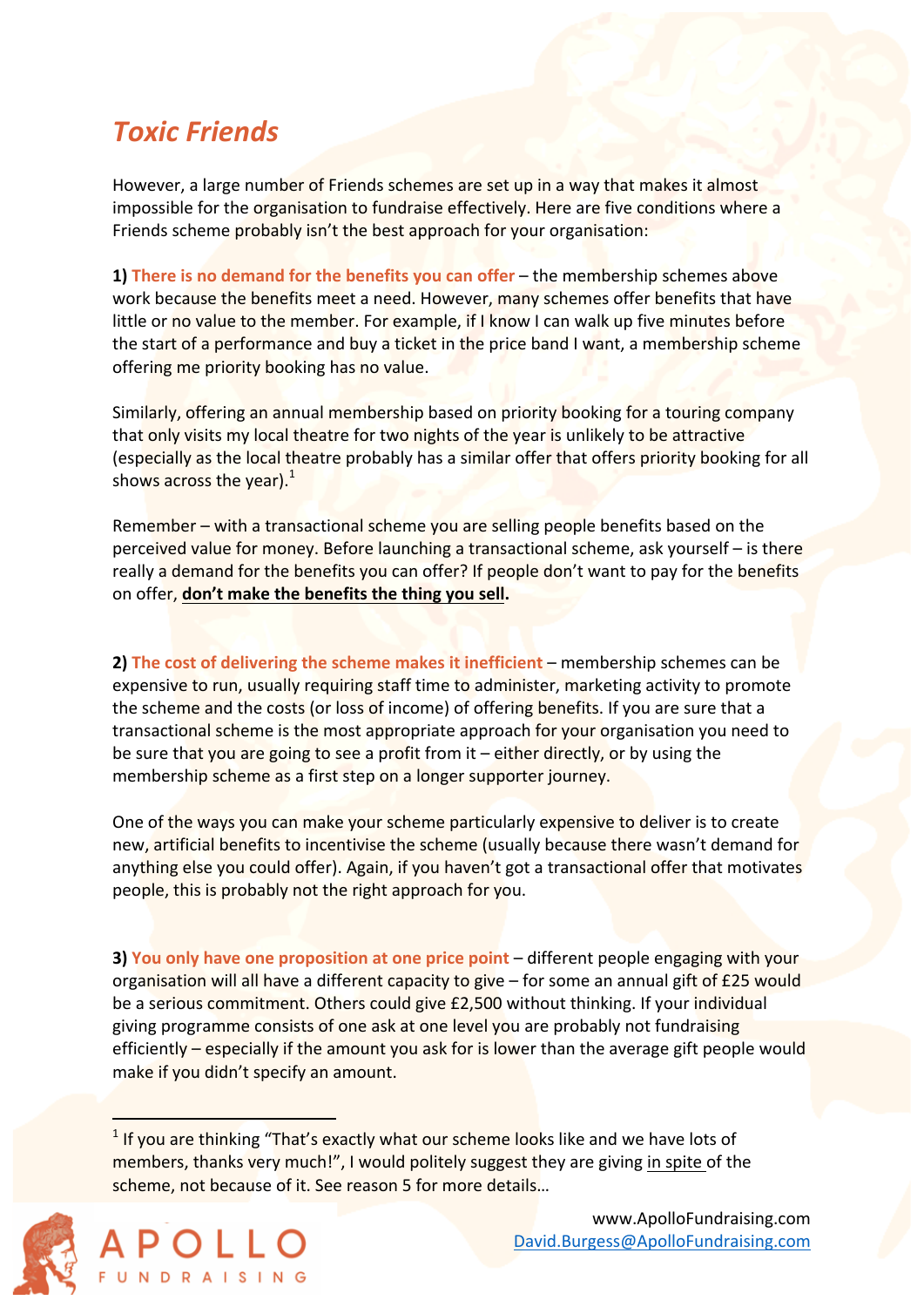At a number of organisations I've seen membership schemes priced at £5 and £10 a year. I love the fact that this means that everybody can play a role in supporting the organisation. However, if that is the only proposition you are offering people, you are selling yourself short. Even with the apparent sector standard of  $£25$  a year I am certain that there will be a significant body of people who – when presented with the right proposition – could and would do more to help.

**4) It is going to inhibit your individual giving** – not everybody that supports your work has the same level of commitment. The most efficient and effective individual giving schemes offer opportunities for those supporters looking for a relationship with the organisation to get more involved. In doing so, their commitment to the cause grows which, in turn, leads to larger, more frequent gifts.

However, transactional schemes alone rarely provide opportunities for progression of this nature. Within this framework, getting people to upgrade usually requires you to offer a more attractive package of benefits – most likely at an increased cost to the organisation.

By having a uniform ask and a uniform identity across your membership you also make it very difficult to distinguish between a benefits-driven member (someone who gives because it is good value for money) and the committed supporter (who gives because they love your museum and who would do more if you asked). A transactional offer on its own is likely to make it nigh-on impossible to identify your most committed supporters, preventing you from building personal relationships and limiting your ability to secure major gifts.

**5) It doesn't match the supporter's motivation** – I've saved the most important reason until last. Most Friends schemes are set up because that is what the organisation has seen other people do, rather than because that is what their potential supporters are looking for.

There are lots of reasons that people to give to charitable causes. Receiving benefits for personal gain is just one of them. The most ineffective schemes are the ones that impose a transactional proposition on the people that want to support because they love your work and just want to help. These are the people that give because they believe in what you do and want to help you do more of it.

It is a failing of museum fundraisers (or their organisations) that many feel the only way people will support our work is if we offer incentives for doing so. This shows a lack of faith in both the quality and the value of the work we provide, and the generosity of the committed individuals that love what we do.

I have seen countless examples of people wanting to give philanthropically being forced into transactional schemes because it is the only proposition available. In forcing them into a membership scheme you are denying them the chance to build a deeper relationship around a shared passion, while also wasting huge chunks of their gift providing them with benefits they don't want.



www.ApolloFundraising.com David.Burgess@ApolloFundraising.com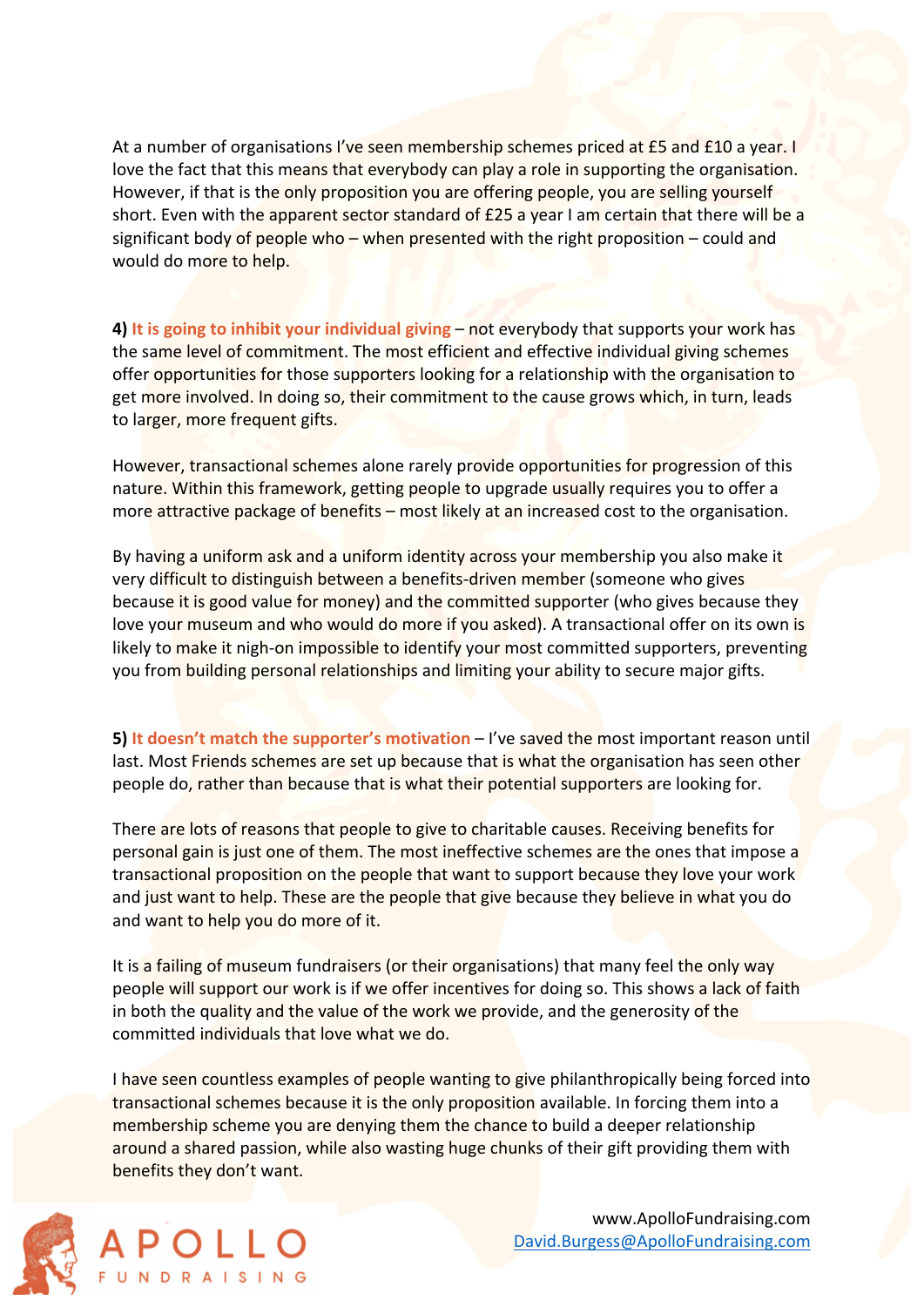# **Friends with benefits? Or looking for commitment?**

Your best prospects for individual giving (at any level) are people with an existing connection and commitment to your museum and your work. In deciding what individual giving approach is most appropriate you should always start with your potential supporters' interests and needs. Never launch a Friends scheme just because you have seen other museums taking that approach...and certainly don't do it just because it's what you've always done!

Before you design the scheme, take time to understand what motivates those people closest to your organisation. What excites and inspires them about your work? What makes them angry, sad or fearful? What would they change if they could?

If you decide that a transactional scheme is the most appropriate for your organisation, go for it! However, don't be afraid to offer your members the chance to also support in a philanthropic way. Glyndebourne invites members to support its Annual Fund appeal, making donations to support the organisation's work. Tate recently asked members to help support the conservation of *Audrey and her Goats* – a painting by Arthur Melville which was due to be displayed at Tate Britain. In doing so, both organisations enabled their members to meet other motivations they might have. For those that donated, it enabled them to signal that they had a greater level of commitment than the average member and that they might be looking for a deeper relationship.

If you decide that a transactional scheme is not appropriate for your organisation, don't panic! The lack of incentives doesn't mean there is no hope for you. It just means you have to change what you are offering. Rather than selling a package of benefits, you can sell the chance to make a difference. The chance to support an organisation they care about in responding to exciting opportunities and overcoming challenges. The chance to fulfil their own needs and to feel great while doing it.

A small number of committed supporters giving philanthropically can make a huge difference to your organisation. And the great news is there are people out there who want to help. You just need to show them that there is a need for their support, show them how they can help and then show them how the world is better place because of their gift.

> **Giving money to get value-for-money feels ok.** Giving money to change the world feels amazing.